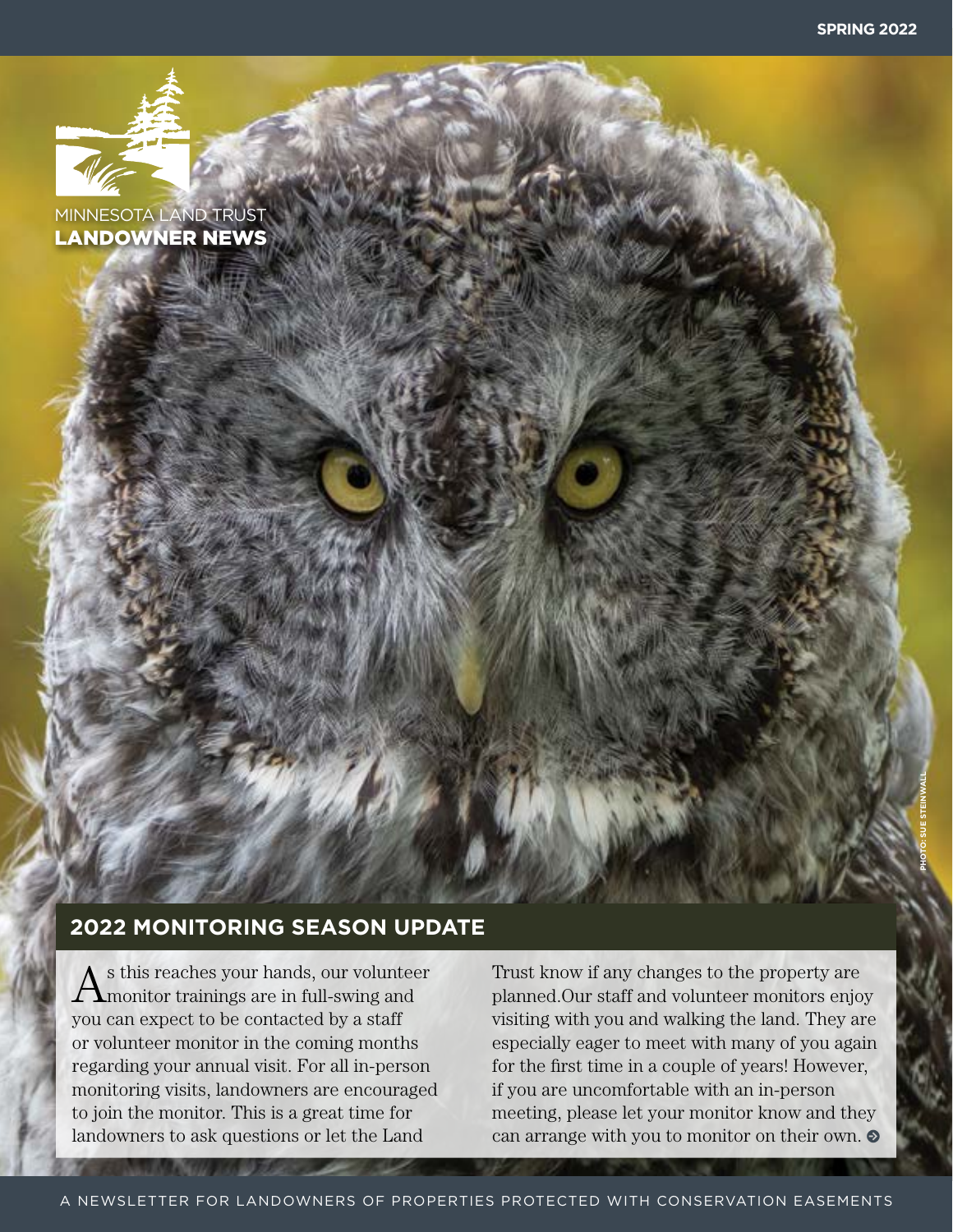#### 2022 Monitoring Season Update *continued*

In addition, 2022 will be our third year using remote monitoring for a portion of our conservation easements, relying upon inspection of satellite or aerial imagery in lieu of an in-person visit. Last year we monitored 29% of our protected properties remotely and we anticipate a similar proportion of remote visits this year. As a reminder, here are a couple things to note about remote monitoring:

• Staff will be in touch with all landowners whose properties will be monitored remotely to address routine easement-related questions and concerns.

• Staff will continue to visit each property in person every 5 years, at a minimum.

Whether your property is visited by one of our monitors or monitored remotely this year, we look forward to connecting with you to hear how things are going!

#### **LANDOWNER SURVEY UPCOMING**

As we enter our third year of using remote monitoring, we want to hear from you regarding the fledgling remote monitoring program to get a better sense of what has been working well and what might be improved. To that end, we will be sending all landowners an electronic survey to collect your thoughts regarding the remote monitoring. All landowners will have the opportunity to participate regardless of whether your property has been monitored remotely. Your feedback will be instrumental in helping the Land Trust to strengthen the remote monitoring program. If you would like a physical survey to be mailed to you, please contact Andrew Moe, amoe@ mnland.org / (651) 917-6293. We look forward to hearing from you!

# THANK YOU,<br>BARBARA MULVANEY

arbara Ann Mulvaney, accomplished photographer, animal lover, and dedicated conservationist, passed BARBARA MULVANEY<br>
arbara Ann Mulvaney, houses along<br>
accomplished the Mulvaneys'<br>
photographer, animal "Bluebird<br>
lover, and dedicated Trail."They<br>
conservationist, passed monitored the<br>
away on October 15, 2021, leaving h

away on October 15, 2021, leaving the Minnesota Land Trust a gift of 141 acres of land in Pope County that has been protected by an MLT easement since 2018.

"We are grateful for this generous planned gift," says Kris Larson, Executive Director.

"The property is a mix of forest and woods, grasslands and wetlands, all situated on Gilchrist Lake; it's terrific land from an incredibly dedicated environmentalist."

Historic

photographs show that the property had been extensively farmed, like much of the lands surrounding it. Barbara and Bruce Mulvaney purchased the property in the 1970s and upon their retirements in the 1990s, made the Gilchrist Lake property their permanent home, leaving the metro far behind.

The Mulvaneys worked to restore the property and to improve its habitat for wildlife. Audubon Minnesota helped the Mulvaneys restore nearly 5 acres of pasture to prairie. Over the years, Barbara and Bruce installed countless nesting boxes for bluebirds, purple martins, and wood ducks. At last count, there were 75 bluebird

"IT IS OUR HOPE THAT THIS SPECIAL PIECE OF ACREAGE **WILL ALWAYS BE A HAVEN** FOR WILDLIFE".

> —BARBARA A. MULVANEY, NOTES FROM A NORTH COUNTRY JOURNAL

houses along the Mulvaneys' "Bluebird Trail."They monitored the

houses each spring and kept track of the nesting successes at each house. The Mulvaneys installed loafing rafts – simple floating docks – each spring on Gilchrist Lake as havens for waterfowl, otters, and turtles.

They even built a nesting pole for osprey. Bruce and Barbara's restoration efforts on behalf of wildlife are only part of the story. In 2001, Barbara

published *Notes from a North Country Journal*, a book that mixes nature photography with "wisdom from the Northwoods," according to a review. According to Mrs. Mulvaney's obituary, "her wildlife articles and photographs appeared in numerous publications and she was a



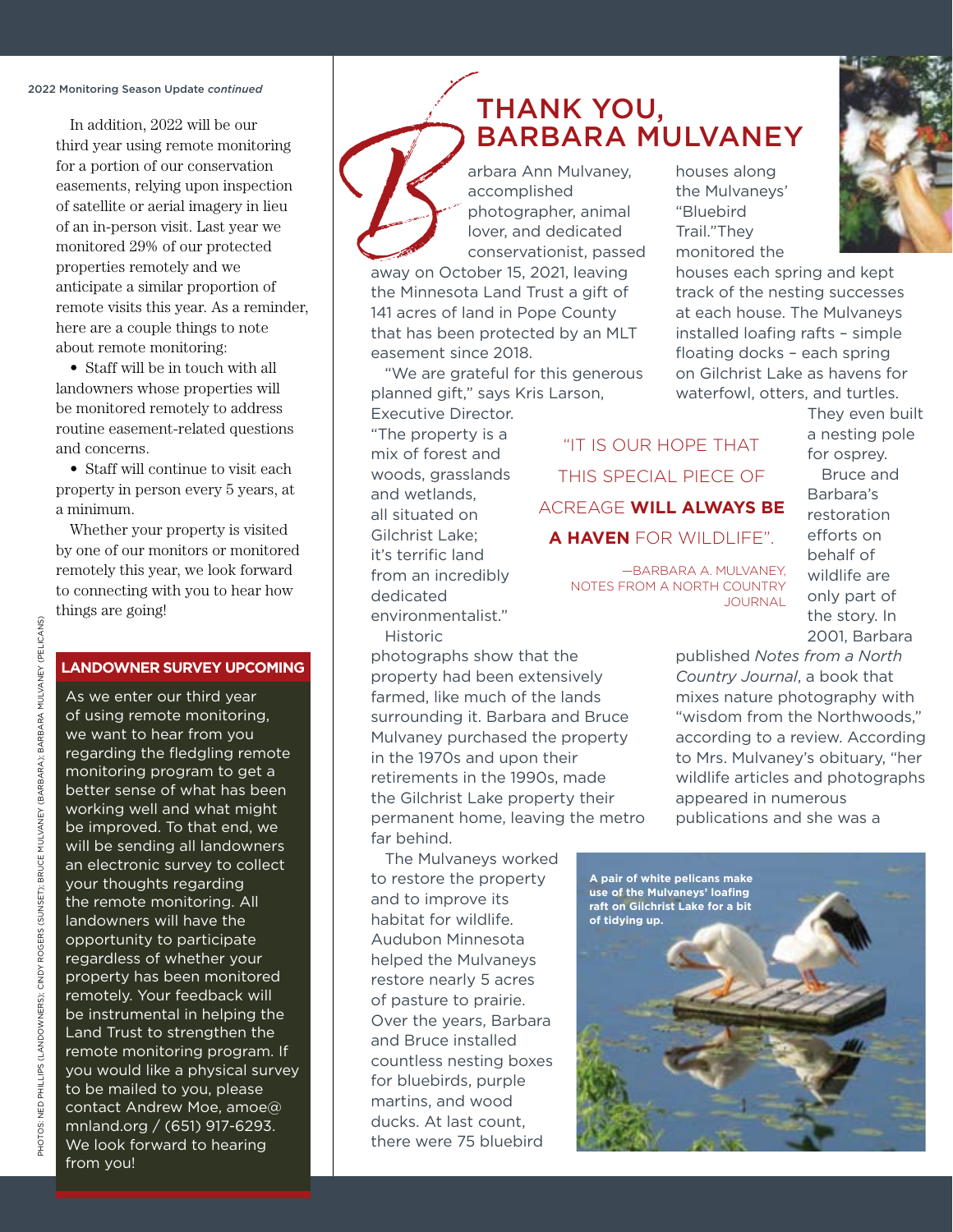**Barbara Mulvaney and friend.**



regular photographic contributor to the Minnesota Weather Guide calendar." Bruce and

Barbara were founding members of the Freshwater Society and the Minnesota Wildlife Heritage Foundation. They were also a member of the Bluebird Recovery Program in Minnesota.

In 2005, Barbara wrote her second book, *The Dogs of Pope County*. All proceeds from the sale of that book were donated to the Pope County Humane Society, which had opened its doors the year before. Barb also served as the director of the organization. She was a member of several other wildlife and animal humane societies as well as a longtime volunteer with the Minnesota Department of Natural Resources. Bruce predeceased Barbara in 2015.

The Land Trust is grateful for Barbara's generosity and will miss her unfailing love of nature and its beauty. Thank you, Barbara; we're sure that your friends, your dogs, the bluebirds, and the critters remember your kindness.

If you are interested in learning more about planned giving with the Minnesota Lant Trust, please contact Director of Development and Communications Jennifer Scholl; jscholl@mnland.org / 651-917-6289.



## Dan and Cindy Rogers

In what may be a first for the organization, the Landowner of the Year award was presented to a landowner from the same county in consecutive years! Fittingly, it was our 2020 Landowners of the Year, Carter and Florence Hedeen, who introduced 2021 honorees Dan and Cindy Rogers to the Land Trust. First serving as volunteers in the local chapter the late '90s, the Rogers placed a conservation easement over their Hubbard County property in 2004. With the completion of additional easements in 2011 and 2021, Dan and Cindy have now protected 600 acres of open field, forest, and wetlands.

Teachers by day, Dan and Cindy stay equally busy at home, tending to livestock and hayfields, engaging in sustainable forestry, and crosscountry skiing on trails during the winter. Both are passionate about protecting open space and say they

**2021 Landowners of the Year Dan and Cindy Rogers at Camp Olson during last year's Treasured Places event.**

"feel a sense of gratitude" that they were able to protect this beautiful land for future generations of humans and wildlife alike.

It was our honor to present Dan and Cindy with the Landowner of the Year award at our Treasured Places event at Camp Olson YMCA last fall. On behalf of everyone at the Land Trust, thank you Dan and Cindy and to all our landowners who have protected their land in perpetuity!



### **• STEWARDSHIP AND CONSERVATION BY THE NUMBERS •**

VOLUNTEER HOURS IN 2021

SITES **MONITORED** IN 2021



**SITES MONITORED** 

**56%** BY STAFF

**36%** BY VOLUNTEERS

 **8%** BY CONTRACTORS